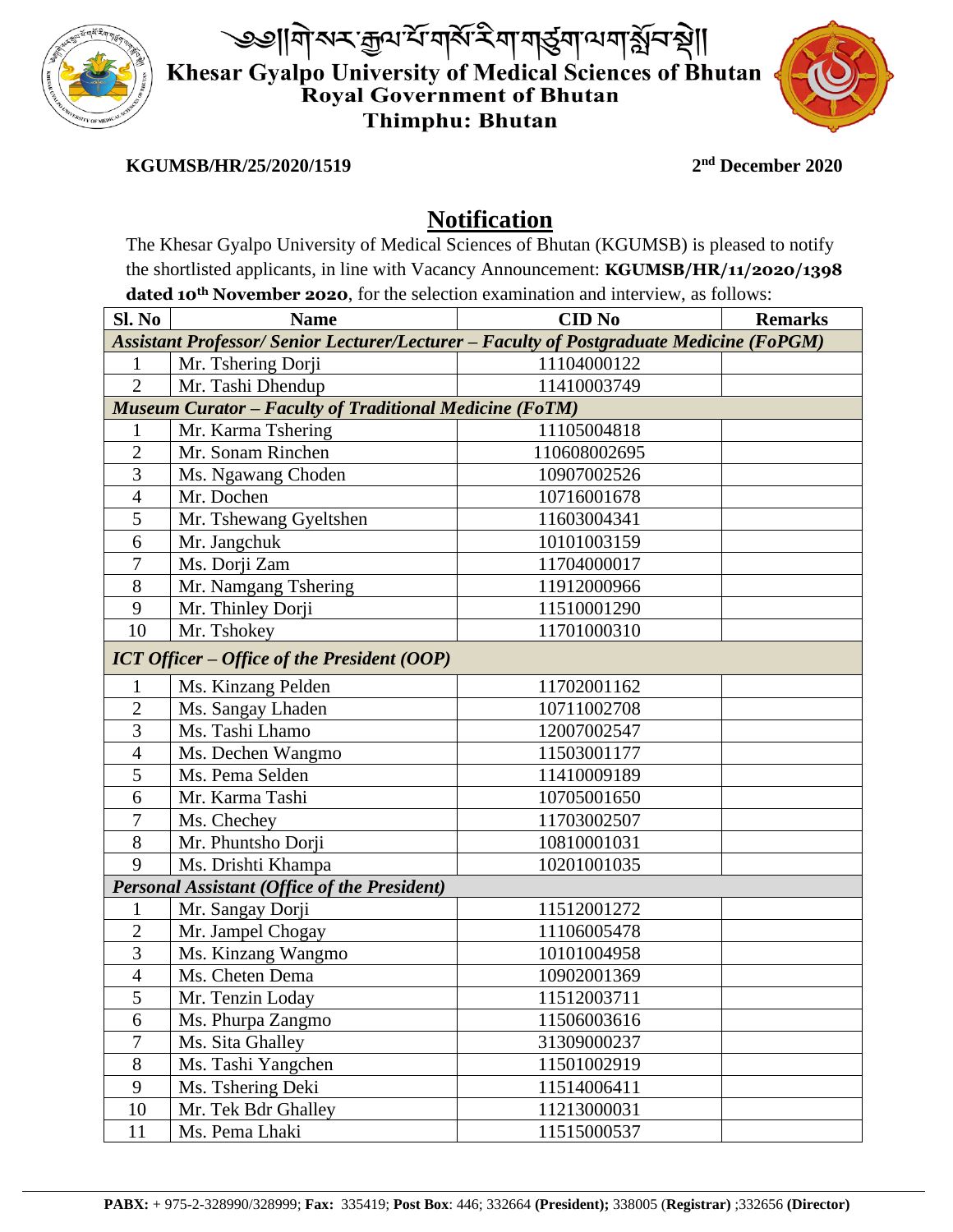

<u>৩৩||নীব্ৰ মন্মুন শিলাৰ্থ ইনা নাৰ্থনা লাভাৰ প্ৰদা</u> **Khesar Gyalpo University of Medical Sciences of Bhutan Royal Government of Bhutan Thimphu: Bhutan** 



## **Note:**

- *Names are placed on random order and not based on ranking*
- *For the updates on the post of Gardener and Wet Sweeper, kindly visit the websites [\(www.kgumsb.edu.bt,](http://www.kgumsb.edu.bt/) [www.fnph.edu.bt](http://www.fnph.edu.bt/) for Wet Sweeper and [www.ftm.edu.bt](http://www.ftm.edu.bt/) for Gardener)*

The applicants mentioned above should report to KGUMSB with the following documents, for the purpose of verification of the documents:

- *a. Original academic transcripts and certificates*
- *b. Valid Security Clearance Certificate*
- *c. Valid Audit Clearance Certificate. For those who are not eligible for Audit Clearance, need to submit No Due Certificate/ Letter signed by the Head of the Agency, if employed.*
- *d. Citizenship Identity Card – Original*
- *e. No Objection Certificate(NOC) from the employer, if employed and NOC from the concerned ministry (for civil servants)*
- *f. If employed, documentary evidence of the current position level.*
- 1. The Selection process will be as per the following schedule:

# **a. Verification of Original Documents (For all the posts)**

- *Time:* 
	- *For Personal Assistant – 8:30 AM to 9:00 AM*
	- *For Assistant Professor/Senior Lecturer/Lecturer – 9:00 AM to 9:30 AM*
	- *For IT Officer – 9:30 AM to 10:00 AM*
	- *For Museum Curator – 10:00 AM to 10:30 AM*
- *Venue: Conference Hall, KGUMSB*
- *Date: 14 th December 2020*

# **b. Written Exam** *(For Assistant Professor/ Senior Lecturer/Lecturer***)**

- *Time: 9:30 A.M to 11:30 AM*
- *Venue: Conference Hall, KGUMSB*
- *Date: 14th December 2020*
- *Written Examination will be assessed out of 100 marks*
- *The result for written examination will be uploaded in the KGUMSB website [\(www.kgumsb.edu.bt\)](http://www.kgumsb.edu.bt/) on the same evening*
- *An applicant must secure a minimum of 60% in written examination to qualify for the viva voce.*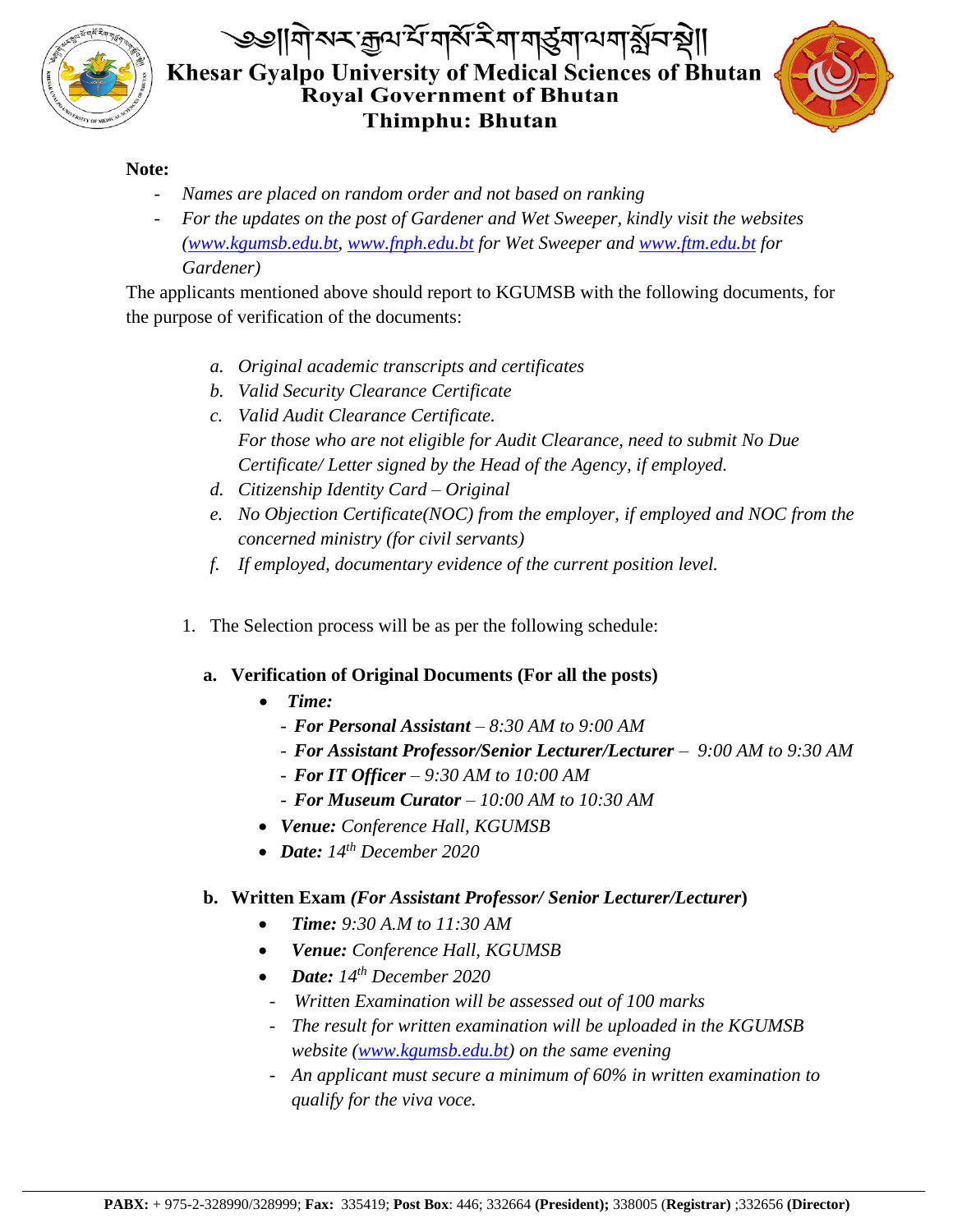

৩৩||নীপ্ৰস্ট্ৰন্যৰ্শনাৰ্থ ইনানাৰ্ষ্ট্ৰনালনাৰ্থ্যবন্থী| Khesar Gyalpo University of Medical Sciences of Bhutan **Royal Government of Bhutan Thimphu: Bhutan** 



#### **c. Presentation (For ICT Officer only)**

- *Time: 10:00 AM onwards*
- *Venue: Board Room, KGUMSB*
- *Date: 14th December 2020*

### **d. Presentation (For Museum Curator only)**

- *Time: 10:00 AM onwards*
- *Venue: Board Room, KGUMSB*
- *Date: 15th December 2020*
- *Presentation will be assessed out of 60 marks*
- The scenario/topic will be given on the spot
- Presentation shall include 5 slides only
- Time allotment as follows:
- *One hour – For preparation of presentation*
- *10 minutes – Presentation*
- *10 minutes – Question and Answer Round (Viva Voce included)*

#### **e. Viva Voce**

- **i. For the post of Personal Assistant**
	- *Time: 9:30 AM onwards*
	- *Venue: Board Room, KGUMSB*
	- *Date: 14th December 2020*

#### **ii. For the post of** *Assistant Professor/ Senior Lecturer/Lecturer*

- *Time: 9:30 AM onwards*
- *Venue: Board Room, KGUMSB*
- *Date: 15 th December 2020*
- *Viva voce will be assessed out of 100 marks*

#### **e) Final calculation of marks (100%)**:

- *Presentation/ Written Exam will be assessed out of 50%*
- *Viva voce will be assessed out of 30%*
- *Shortlisting marks will be assessed out of 20%*

An applicant shall be disqualified from appearing in the selection examination and interview if he/she fails to furnish testimonials as required above during the time of verification and the slot will be allotted to the immediate next applicant.